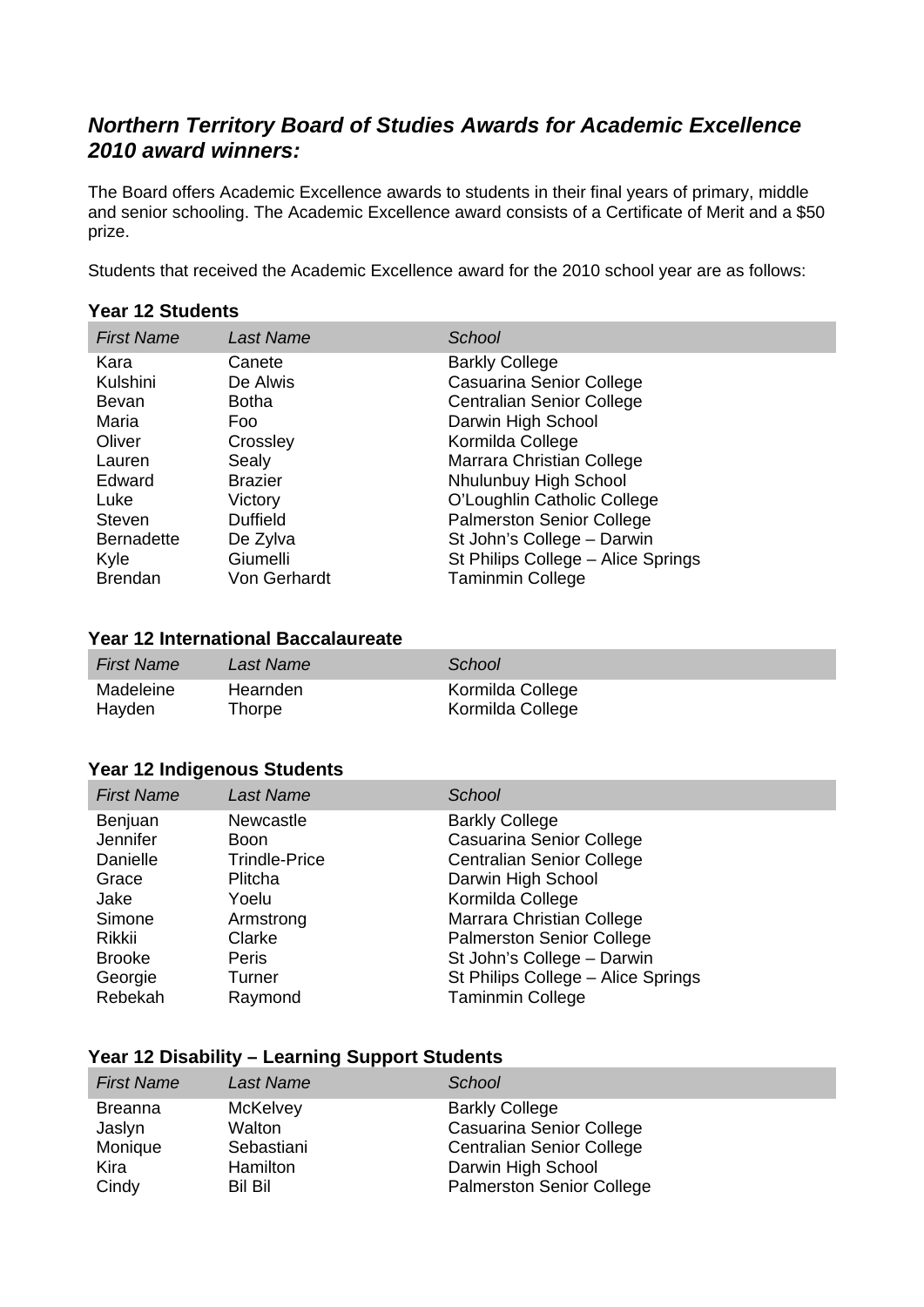## **Year 9 Students**

| <b>First Name</b> | <b>Last Name</b>  | School                                      |
|-------------------|-------------------|---------------------------------------------|
| Samuel            | <b>Nippress</b>   | Araluen Christian College                   |
| Kate              | Kilpatrick        | Barkley College - Tennant Creek High School |
| Tala              | Turner            | <b>Batchelor Area School</b>                |
| Danielle          | Moss-Loto         | Centralian Middle School                    |
| Chloe             | Wallent           | Dripstone Middle School                     |
| Declan            | Howard            | Good Shepherd Lutheran College              |
| Kate              | <b>Brotherton</b> | Kormilda College                            |
| Madison           | Pallisier         | Litchfield Christian School                 |
| <b>Bronte</b>     | Malin             | Marrara Christian College                   |
| <b>Benita</b>     | <b>Bauer</b>      | MY School of the Air                        |
| Jordan            | Lowe              | <b>Nhulunbuy Christian School</b>           |
| Joseph            | Llewelyn          | Nhulunbuy High School                       |
| Kenny             | Lee               | <b>Nightcliff Middle School</b>             |
| Jack              | Chong             | O'Loughlin Catholic College                 |
| Jeremy            | De Guzman         | <b>Palmerston Christian School</b>          |
| Luci              | Susanto           | <b>Palmerston Senior College</b>            |
| Misha             | Lay               | Sanderson Middle School                     |
| Jacqueline        | Filipek           | St Joseph's College - Katherine             |
| Alaina            | Standish          | St Philip's College                         |
| Nina              | Miers             | St Philip's College                         |
| Naomi             | Ingamells         | St Philip's College                         |
| Teagan            | Short             | <b>Taminmin College</b>                     |
| Laura             | Mosel             | The Essington School                        |

### **Year 6 Students**

| <b>First Name</b> | <b>Last Name</b>      | School                                        |
|-------------------|-----------------------|-----------------------------------------------|
| Leano             | <b>Bautista</b>       | <b>Adelaide River Primary School</b>          |
| Jade              | <b>Ballantyne</b>     | <b>Alawa Primary School</b>                   |
| Vasmine           | <b>Stevens</b>        | Alekarenge School                             |
| Natasha           | Schapova              | Alyangula Area School                         |
| Nikki             | Glennon               | <b>Anula Primary School</b>                   |
| Aden              | Paterson              | Araluen Christian College                     |
| Lovina            | Koch                  | <b>Bakewell Primary School</b>                |
| Vincent           | Canete                | Barkly College - Tennant Creek Primary School |
| Patrice           | Talbot                | <b>Batchelor Area School</b>                  |
| Grace             | Goodman               | <b>Bees Creek Primary School</b>              |
| Kelsey            | Pocock                | <b>Berry Springs Primary School</b>           |
| Krydence          | Schwalger             | <b>Bradshaw Primary School</b>                |
| Jacob             | Crowe                 | <b>Braitling Primary School</b>               |
| Cassie            | Everett               | Casuarina Street Primary School               |
| Hayley            | Lye                   | <b>Clyde Fenton School</b>                    |
| Ashley            | <b>Barrett-Campos</b> | <b>Driver Primary School</b>                  |
| <b>Isobel</b>     | <b>McGarry</b>        | <b>Durack School</b>                          |
| Tafadzwa          | Pasi                  | <b>Gillen Primary School</b>                  |
| Daniel            | McKay                 | <b>Girraween Primary School</b>               |
| Sam               | Errity                | Good Shepherd Lutheran College                |
| Haylee            | Wright                | <b>Gray Primary School</b>                    |
| Samantha          | Lane                  | Holy Family Catholic Primary School           |
| Serena            | Dunbar                | <b>Howard Springs Primary School</b>          |
| <b>Rhianna</b>    | Gaden                 | <b>Humpty Doo Primary School</b>              |
| Marissa           | Higgins               | Jingili Primary School                        |
| Jordan            | Tam                   | Karama Primary School                         |